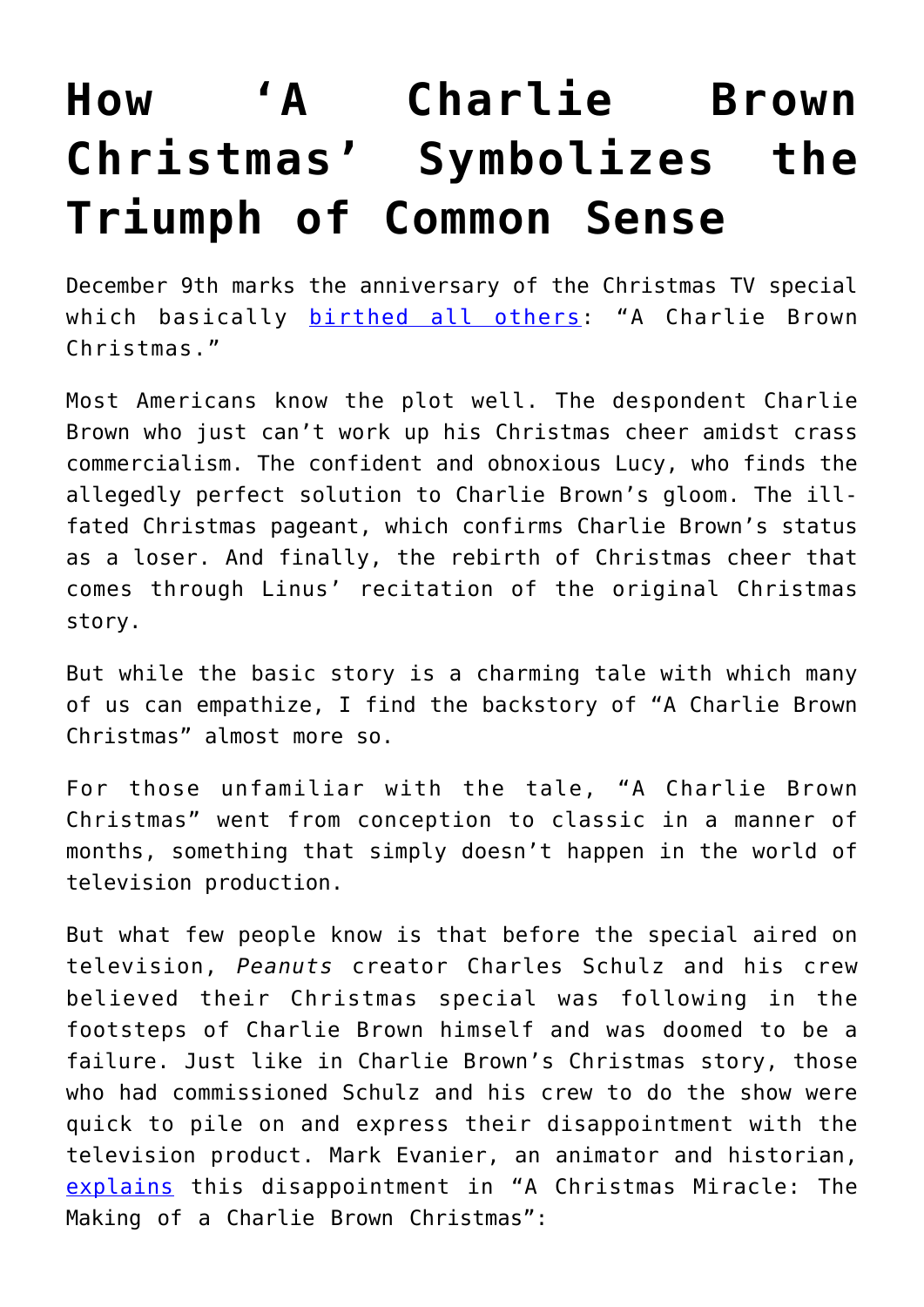*"The networks were against it. It went against the conventional thinking at the time of what a children's special – a Christmas special – had to be."*

## Fred Silverman, a CBS executive at the time explains:

*"There was (sic) specific, negative comments about the music, you know, the piano music. Some of the voicing, which sounded kind of amateurish – and indeed it was amateurish because a lot of them were kid actors. But it was a commitment and the film was made."*

## Producer Lee Mendelson continues the story:

*"They said, 'Well, it's on the TV Guide logs, we've got to put it on the air, but nice try, you know, we'll put it on once and that will be it.' So we figured it was over and it was done."*

But as we now know, Schulz, his crew, and the executives from CBS were dead wrong. The program became an overnight hit, pulling in almost half of the TV ratings for the evening. The show went on to win both an Emmy and a Peabody award, and has been broadcast every Christmas since that memorable one in 1965.

The reason I find the backstory behind "A Charlie Brown Christmas" so fascinating is because of how it highlights the great disconnect between the ordinary, average American and those in life who pull the strings.

Charles Schulz is the epitome of the average American. He had a simple, common sense, yet often forgotten message to tell in "A Charlie Brown Christmas." He insisted on sticking with that message and that simplistic style, even when it looked like it wouldn't get off the ground. In other words, he was a man who